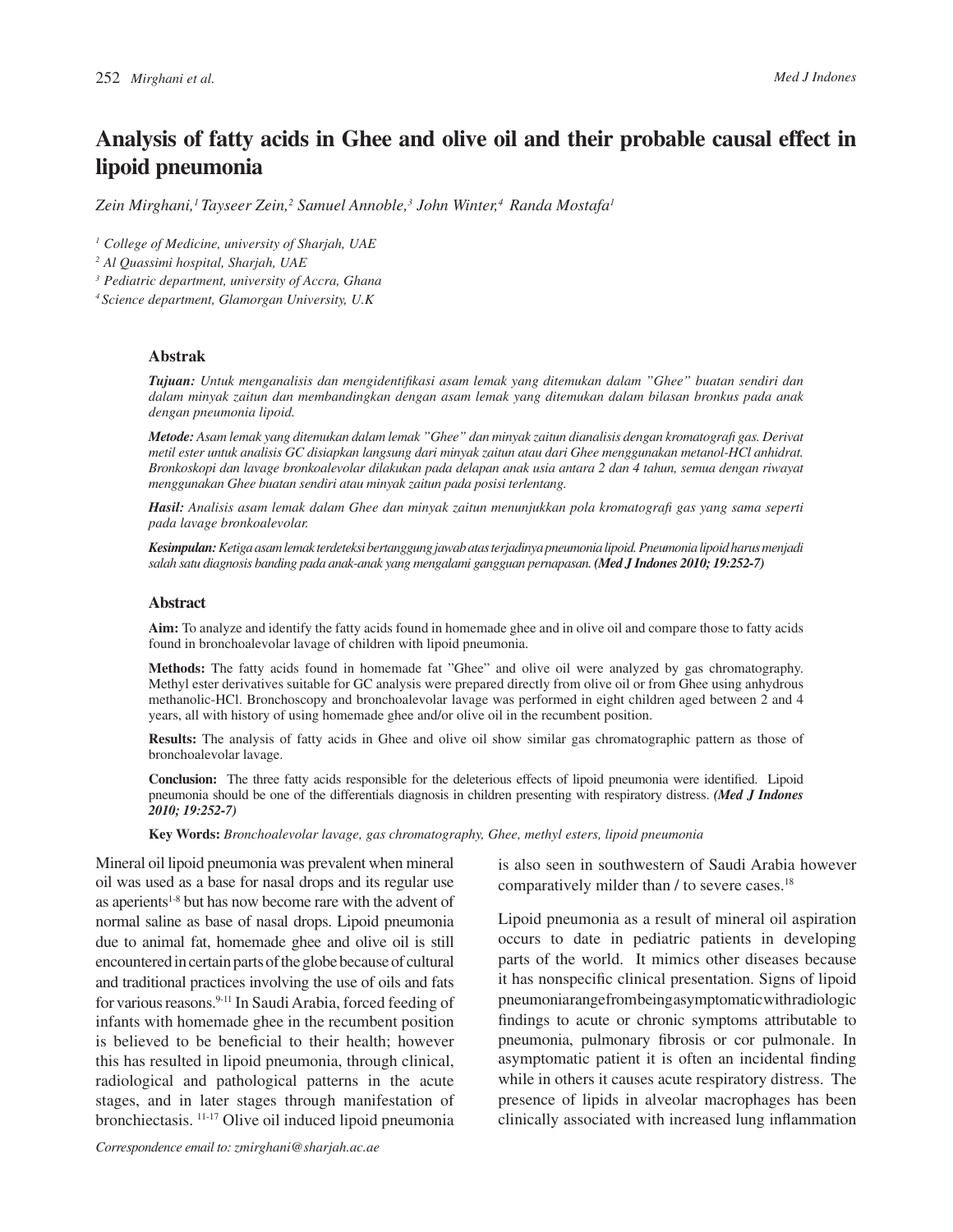in animal models. The hypothesis is that the quantity of lipids in alveolar macrophages measured as lipidladen would correlate with lung inflammation in pediatric patients. Accumulation of lipids in the cytoplasm of alveolar macrophages is considered to be evidence of aspiration. Whatever the pathway by which the fat or oil reaches the lung parenchyma, it either is absorbed by alveolar macrophages or remains free within the alveoli. Because alveolar macrophages cannot metabolize the lipid; when they die, the lipid is absorbed again into the alveoli.

The clinical diagnosis of lipoid pneumonia is complex. One reason is the difficulty in ascertaining the history of fat or oil ingestion. In addition, the symptoms appear only at an advanced stage of the illness. It has been reported that almost 50% of patients with lipoid pneumonia are asymptomatic. In many cases the disease is discovered by chance, during routine chest radiographs. The clinical symptoms (chest pain, dyspnoea, cough and fever) vary according to the duration, and the amount and quality of lipid aspirated. It is interesting however to analyze the fatty acids in bronchoalevolar lavage of patients suspected with lipoid pneumonia and relate the results to the fatty acids present in the aspired fat or oil. This paper outlines the identification of the fatty acids of two samples of homemade ghee and commonly available commercial olive oil and discusses their probable effects on the lungs in children with lipoid pneumonia.

## **METHODS**

The fatty acids found in homemade fat "Ghee" and olive oil were analyzed by gas chromatography. Before analysis the derivatives of the fatty acids were obtained as follows:

# **Transesterification: one step conversion of triglycerides to methyl ester derivatives (FAME)**

Methyl ester derivatives suitable for GC analysis were prepared directly from olive oil or from Ghee using anhydrous methanolic-HCl according to Christie's method.<sup>19</sup> A two cm<sup>3</sup> portion of a chloroform extract (ca 130 mg lipid) was transferred to a weighed Sovirel test tube (30cm<sup>3</sup> screw capped). After complete removal of the solvent and with the test tube placed in a warm water bath (ca  $35^{\circ}$  C), purged with a nitrogen gas jet,  $4 \text{ cm}^3$  of the methanolic-HCl reagent and  $2 \text{ cm}^3$  of purified dry hexane were added. The dead volume was purged with nitrogen gas and the tube was immediately sealed and heated for 2 hours, at 60ºC. After cooling and carefully releasing the tube cap, 10 cm<sup>3</sup> sodium chloride solution (5% w/v) was added, and the methyl esters were extracted

with  $3x6 \text{ cm}^3$  portions of purified pentane, washed with 6 cm<sup>3</sup> sodium bicarbonate solution ( $2\%$ w/v), and dried over anhydrous magnesium sulphate. At this stage 1 cm<sup>3</sup> of a solution of butyl hydroxy quinine (BHQ, 0.15% w/v in pentane) was added so as to give a concentration of  $0.1\%$  w/v of the antioxidant in the final pure ester.  $20$ The solution was then evaporated in nitrogen, weighed and quickly taken up in dry carbon disulphide  $(CS_2)$  so as to give ca. 10 mg ester per  $\text{cm}^3 \text{ CS}_2$ . The esters were finally stored at -20°C until required.

#### **Gas chromatography of FAME**

Five microlitres of FAME (olive oil or ghee) were injected in a GC capillary column (GC-MS Hewlett Packard bench top gas chromatograph). The column dimension are 25m x 0.32 mm fused silica (WCOT), CP wax 52 CB (df-0.2 m). Carrier gas was helium and column pressure was 70 kPa (0.7 Bar, 10 psi). Oven temperature was  $160^{\circ}$ C -200 °C at 1 °C / min. Flame ionization detector was used. The eluent solvent was pure hexane. The injector port temperature was  $200$  °C. Identification of each resolved peak in the chromatograph was determined by comparing the mass spectrometer fragmentation pattern of each peak in an acute integrates mode with a database of 54,000 compounds using PC-dedicated software. The results for each peak identified  $> 0.3\%$  are detailed. In odd cases where auto-identification is in anyway dubious, then confirmation was obtained by analyzing a series of suitable standard mixtures of fatty acid methyl esters (FAMES) under the same GC-MS operating conditions.

#### **Bronchoscopy and bronchoalevolar lavage**

Bronchoscopy and bronchoalevolar lavage was performed in eight children aged between 2 and 4 years, all with history of using homemade ghee and/or olive oil in the recumbent position. All children show symptoms and signs of respiratory distress, and were clinically diagnosed with lipoid pneumonia. The bronchoalevolar lavage procedures were performed according to standard clinical protocols. The location of bronchoalevolar lavage was at the discretion of the bronchoscopist, but was generally performed in the lung segment most affected by the disease, as evidenced by radiological changes or by visual appearance at the bronchoscopy. The bronchoscope was wedged into a bronchus; and two to three 5-mL aliquots of buffered normal saline were instilled and immediately aspirated through the bronchoscope. The total volume of instilled lavage fluid was 1-3 mL per Kg body weight. The lipids were extracted from the lavage by chloroform methanol 1:1 mixture by volume, and the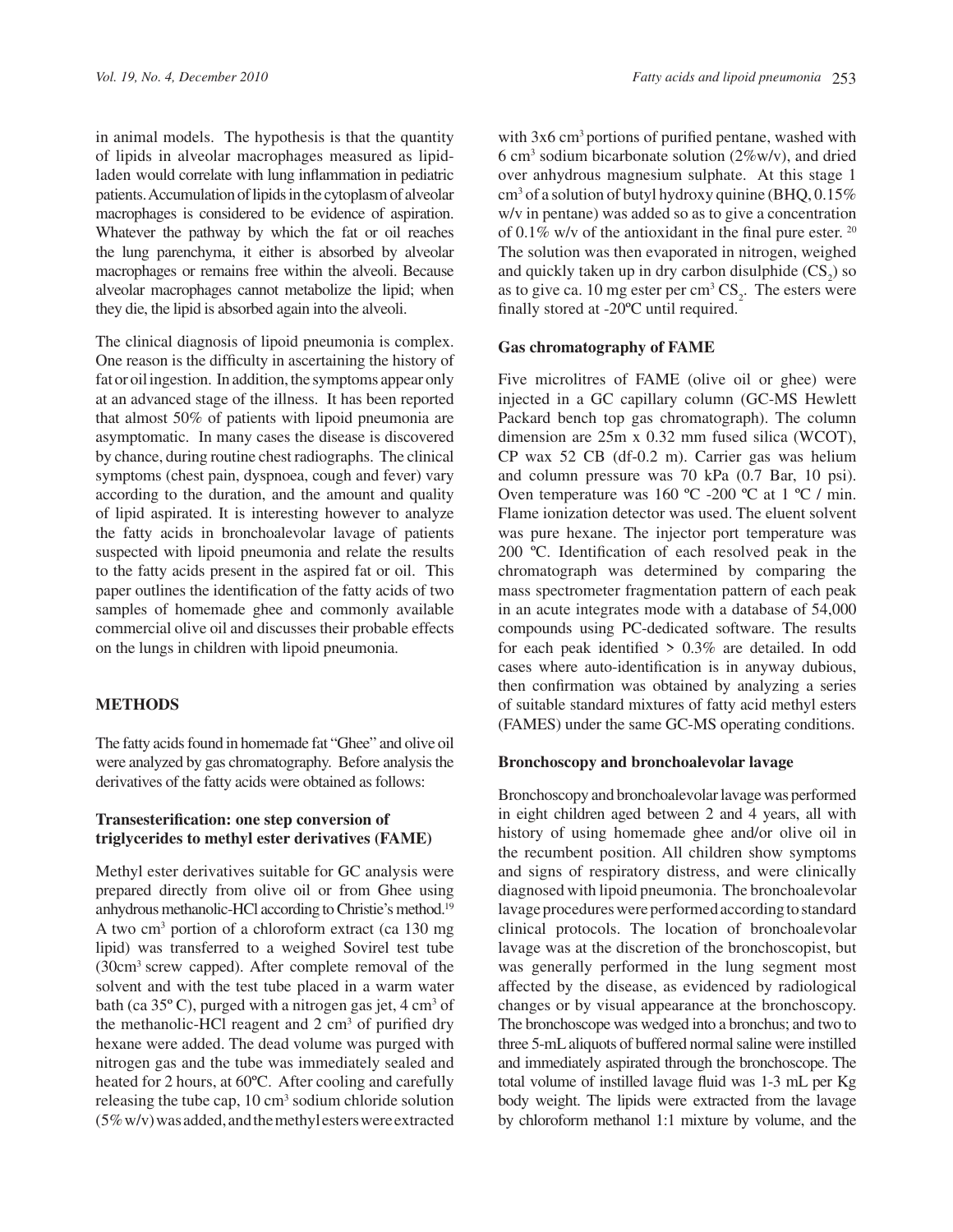fatty acid methyl esters (FAME) were obtained by the same procedure as for ghee and olive oil. Five microliters samples were injected into the GC-MS instrument under similar operating conditions outlined above.

## **RESULTS**

Gas chromatography and mass spectrometry were used to analyze the fatty acids content of homemade ghee and olive oil. The fatty acids contained in the homemade animal fat "ghee" are lauric, myristoleic, myristic, pendadecanoic, palmitoleic, heptadecanoic palmitic-straight and branched chains, linoleic, oleic, and stearic (Figure 1). Figure 2 shows the fatty acids present in olive oil are palmitoleic, palmitic-straight and branched, stearic, oleic and linoleic. These results show that fatty acids common to both "ghee" and olive oil (palmitic, palmitoleic, linoleic, oleic and stearic) may contribute to lipoid pneumonia, while the 5 fatty acids that are present solely in ghee, (lauric, myristoleic, myristic, pentadecanoic and heptadecanoic) may not have significant contribution to the disease.



Figure 1. Gas chromatograph of fatty acids present in sample of including linoleic, oleic and staeric fatty acids. *homemade ghee*





*Figure 2. Gas chromatograph of fatty acids present in sample of olive oil*

In order to determine the significant role of the identified fatty acids in the development of lipoid pneumonia, we sought to identify the types of fatty acids prevalent in the bronchoalevolar lavage of affected patients. We found that the fatty acids contents of the bronchoalevolar lavage of patients who used homemade ghee or olive oil show three main fatty acids which are common to both homemade ghee and olive oil. Comparison with GC-MS analysis of fatty acids of homemade ghee and olive oil are shown in figure 3a, b and c. GC-MS analysis of homemade ghee, olive oil and bronchoalevolar lavage, indicates that bronchoalevolar lavage contains only linoleic, oleic and staeric fatty acids, which are common to both homemade ghee and olive oil. Bronchoalevolar lavage on the other hand lacks the remaining fatty acids present in homemade ghee (lauric, myristoleic, myristic, pendadecanoic, palmitoleic, heptadecanoic and palmitic); and also lack two fatty acids present in olive oil (palmitoleic and palmitic). These results indicate that the fatty acids that may contribute to the development of lipoid pneumonia from homemade ghee and olive oil are one or more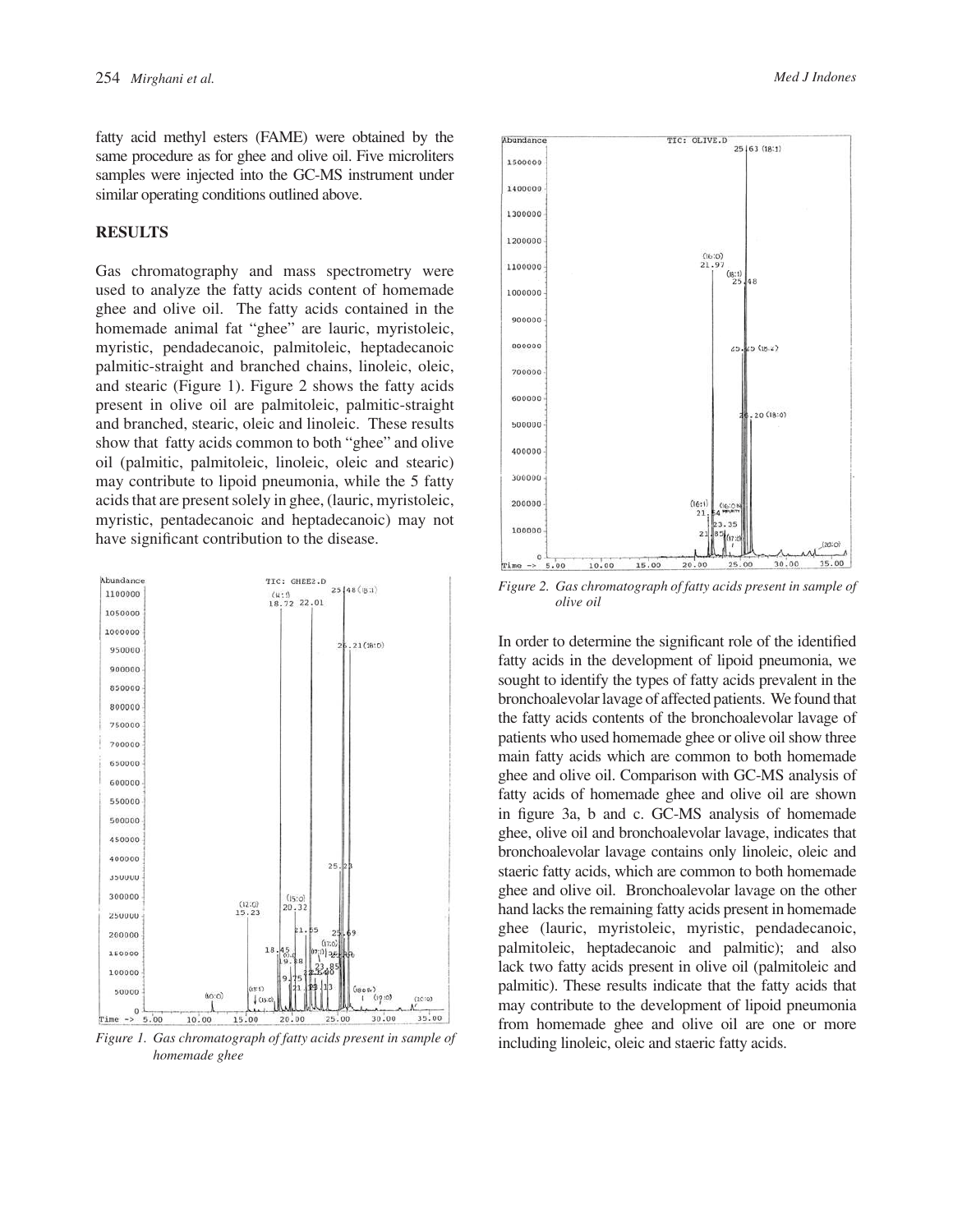



*Figure. 3a, 3b, 3c. Abundance of fatty acids in ghee, olive oil and bronchoalevolar lavage*

The identification of GC-MS fatty acids peaks in all samples were reconfirmed with mass spectrometric data base analysis of standard compound which are computer generated, and peak amplitudes were used in all analysis to show the abundance of a particular fatty acid.

# **DISCUSSION**

We have identified the fatty acids from homemade ghee and olive oil that are potential candidates in causing lipoid pneumonia. Our results strongly implicate one or more of the fatty acids contained in homemade ghee and / or in olive oil in the development of this disease. The structure of these fatty acids identified is suggestive of their function. The long chain fatty acids of ghee are mainly non-volatile and may play a role in the severe lung pneumonic changes in lipoid pneumonia which is seen in children in developing countries. It further be postulated that some of the double bond introduced during the process of making the homemade ghee are not metabolized in the human lung, such as in oleic and linoleic acids. This may be due to the absence of enzymes in the lungs that are capable of metabolizing these fatty acids. Pinkerton found that oils which produce acute necrosis of the lung tissue are those oils

and fats with the highest fatty acid content.<sup>2, 3</sup> The fatty acids of homemade ghee and olive oil are sufficiently irritating to initiate the humoral and cellular defense mechanisms. It is probable that if the amount of these fatty acids is overwhelming in quantity, and in the absence of the necessary enzyme to digest the oils and fat, then these may be the factors which may lead to the inadequacy of the defense mechanism and thereby lead to the severe damage of the lung tissue. We performed experiments to determine which of the ten different fatty acids in homemade ghee or those found in olive oil causes the deleterious effects on the lung.

It is found that lipids entering the lungs cause several drastic changes to the lung tissue. The lipids lower the pH of the cells lining of the alveolar-capillary interface, which may affect enzyme activity. In addition, this may result in several enzymes and inflammatory mediators to be released, such as lipoxygenase, tumor necrosis factor and interlukin-8.22-24 These factors would then present "outside" of their functional environment and potentially cause harmful effects on lung tissue. The temperature in the alveoli  $(37<sup>0</sup> C)$  is well below the volatility temperature of any of the three long chain fatty acids present in the bronchoalevolar lavage; this would result in longer lifespan of these fatty acids,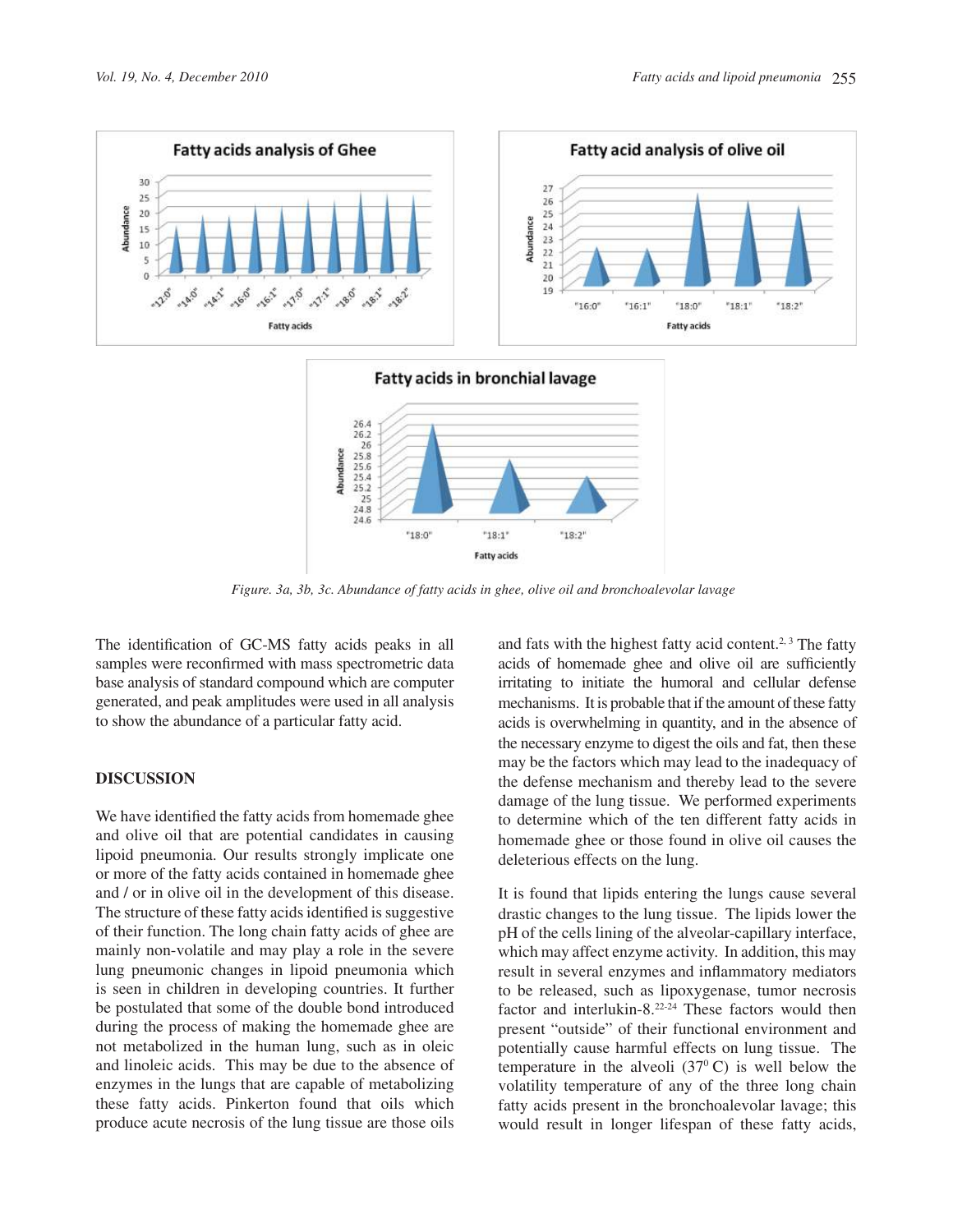exposing lung tissues to additional damage. The physical state of ghee is semisolid and in this state it forms a thin layer covering the alveoli surface resulting is a decrease in the efficiency of gases exchange across the thin alveolar membranes, a function essential for lung health. Saturated and long chain fatty acids cause more damage to the lung because of their low volatility; form a film of lipids over the alveolar membrane; while the unsaturated and shorter fatty acids more volatile fatty acids are likely to enter the alveoli themselves The function of the lungs in lipid metabolism is not clear. Animal experiments have shown that lung microsomes's peroxidizes lipids at a 25 to 50 folds lower than each of liver, kidney, testes and brain microsomes.22-24 It is found that superoxide dismuatase (SOD) activity increased significantly in hamsters injected intratracheally with xanthine oxidase, and histopathology revealed peribronchiolar lipid peroxidation during lung ischemia, monitored by measurement of tissue thiobarbituric acid products conjugated dienes. Enhanced lipid peroxidation was observed after lung injury and in cancer tissue homogenates. Lung ischemia on the other hand results in small increase in lipogenesis but inhibits beta oxidation. The three fatty acids present in the bronchoalevolar lavage are typically eighteen carbons long chain, low volatility fatty acids, and if not metabolized by the lung are expected to cause more harm than other volatile fatty acids present in homemade ghee and olive oil. Bronchoalevolar lavage analysis has not revealed detectable amounts of any of the shorter more volatile fatty acids of homemade ghee and olive oil which indicates the presence of enzymatic activity which metabolizes these lower molecular weight fatty acids. It is evident that this study shows that lipoid pneumonia can be diagnosed by GC-MS analysis of bronchoalevolar lavage, and the harmful effects of lipoid pneumonia are caused by the less volatile long chain fatty acids of linoleic, oleic and stearic commonly present in homemade ghee and olive oil which are introduced in the recumbent position to children at very young age. This type of aspiration pneumonia cannot be ignored when investigating a child with pulmonary symptoms specifically in developing countries. Future studies are needed to find the effect of each of the three individual fatty acids on the lung parenchyma; on experimental animals, and to identify which fatty acid(s) is/are responsible for the deleterious effects of homemade ghee and olive oil.

In conclusions, there are three free fatty acids common to both homemade ghee and olive oil, namely, linoleic, oleic and stearic. These also happen to be found in highest amounts compared to other fatty acids found in

the analysis of homemade ghee and olive oil. These three fatty acids are responsible for the delirious effects of lipoid pneumonia. Bronchoalevolar lavage fatty acids analysis can be used to diagnose lipoid pneumonia, and lipoid pneumonia should not be debarred from differentials in children from developing countries presenting with pulmonary symptoms or respiratory distress.

# **REFERENCES**

- 1. Banjar H. Lipoid pneumonia. A Review. Bahrain Med. Bull. 2003; 25:36-9.
- 2. Furuya ME, Cordova M, Figueroa R, Vargas MH, Garcia RG, Juan RS. Cutoff values of lipid-laden alveolar macrophages for diagnosing aspiration in infants and children. Paediatr Pulmonol. 2007, 5:452-7.
- 3. Gil A. Polyunsaturated fatty acids and inflammatory disease. Biomed Pharmacother. 2002; 56(8):388-96.
- 4. Betancourt SL, Martinez JS, Rossi SE, Truong MT, Carrillo J, Erasmus JJ. Lipoid pneumonia: spectrum of clinical and radiologic manifestations. Am J Roentgenol. 2010; 194(1):103-9.
- 5. Siasi SM, Ferreirall AS, Daltrolli PA, Caetano RL, Moreira JS, Santos TQ. Evolution of exogenous lipoid pnuomonia in children: clinical aspects, radiological aspects and role of bronchoalevolar ravage. J Bra Pneumol 2009; 35(9):839-45.
- 6. Franquet T, Gimenez A, Roson N, Torrubia S, Sabate J, Perez G. Aspiration Disease, Pitfalls, and Dfferential Diagnosis. Radiographics 2000; 20:673-5.
- 7. Al-Kindi H, Abdoani R, EL-Iraqi M, Praseeda I. Lipoid Pemonia Following Aspiration of Ghee (animal fat) in an Omani Infant. Oman Med J. 2008; 23:123-5.
- 8. Ohwada A, Yoshioka Y, Shimanuki Y, Mitani K, Kumasaka T, Dambara T, Fukuchi Y. Exogenous lipoid pneumonia following ingestion of liquid paraffin. Intern Med. 2002; 41(6):483-6.
- 9. Hoffman LR, Elizabeth HY, Kanne JP, Effmann EL, Roland LG, Cornelius WV. Lipoid pneumonia due to Mexican folk remedies. Arch Pediatr Adolesc Med. 2005; 159:1043-8.
- 10. Adhisivam B, Mahadevan S. Olis that spoil the child. Ind J Paed. 2006; 73(6):88-9.
- 11. Kassarjan Y. An infant with respiratory distress. Clin Paediatr. 2001; 40:507-9.
- 12. Rossi SE, Franquet T, Volpacchino M, Gimenez A, Aguilar G. Tree-in Bud Pattern AT Thin-Section CT of the Lung: Radiologic-Pathologic Overview. RadioGraphics 2005; 25:789-801.
- 13. Zanetti G, Marchiori E, Gasparetto T, Escuissato D, Souza A. Lipoid pnenuomnia in children following mineral oil used in treatment of constipation: high resolution CT findings in 17 patients.Pediatr Radiol. 2007; 37:1135-9.
- 14. Khilnani GC, Hadda V. Lipoid pneumonia: an uncommon entity. Indian J Med Sci. 2009, 63:474-80.
- 15. Sias S, Pedro A, Daltro M, Marchiori E, Angela S, Ferreria M, Regina L, Caetano M, Cleonice S, Silva M, Muller M, Moreira J, Santos T. Clinic and radiological improvement